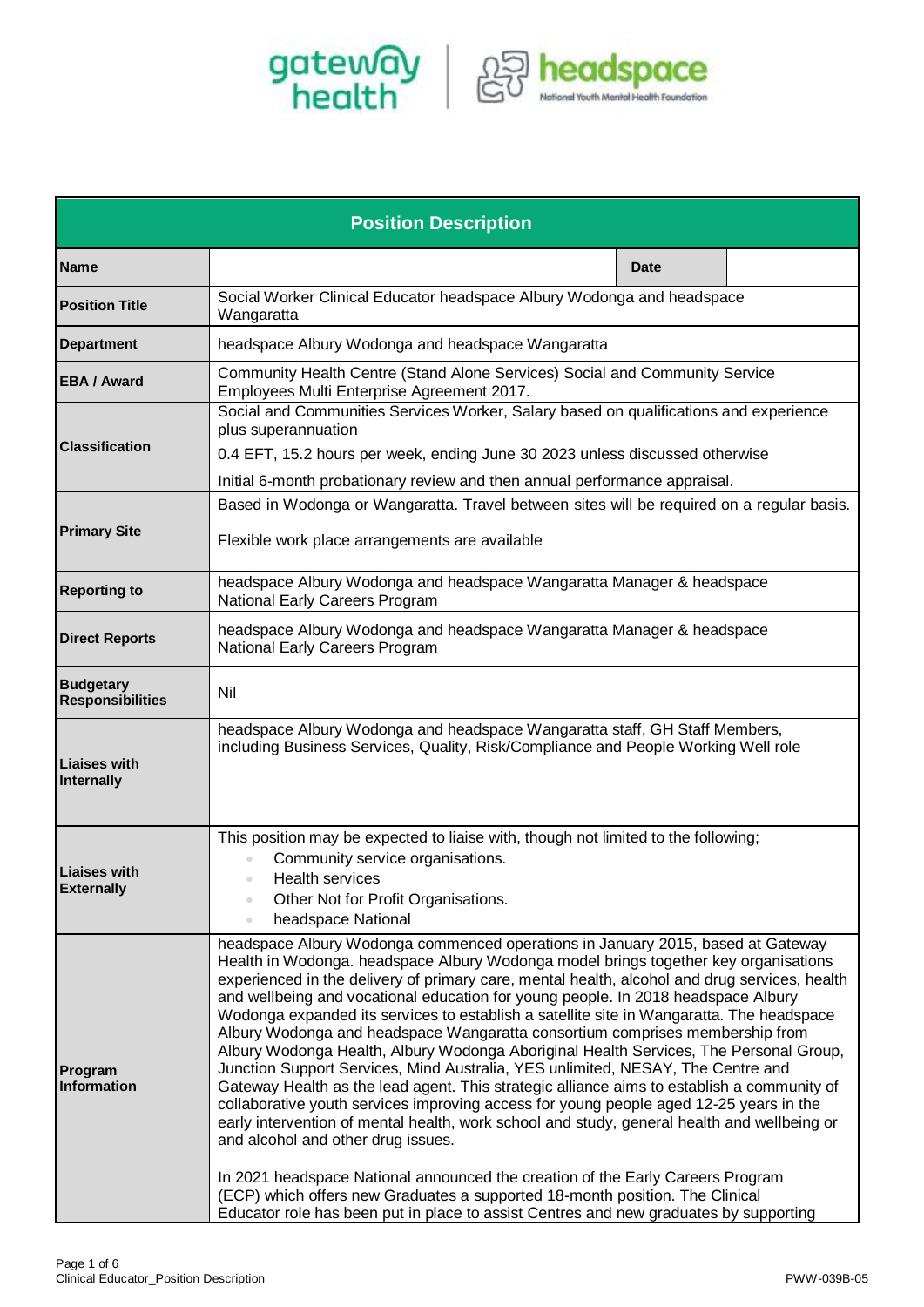



|                                       | structure set out by the Program                                                                                                                                                                                              | the new graduates with clinical supervision and skill development in line with the                                                                                                                                                                                                                                                                                                                                                                                                                                                                                                                                                                                                                           |  |  |
|---------------------------------------|-------------------------------------------------------------------------------------------------------------------------------------------------------------------------------------------------------------------------------|--------------------------------------------------------------------------------------------------------------------------------------------------------------------------------------------------------------------------------------------------------------------------------------------------------------------------------------------------------------------------------------------------------------------------------------------------------------------------------------------------------------------------------------------------------------------------------------------------------------------------------------------------------------------------------------------------------------|--|--|
| Purpose of the<br>role                | This role will assist and Centre in implementing the ECP and assist the new graduates<br>by supporting the new graduates with clinical supervision and skill development in line<br>with the structure set out by the Program |                                                                                                                                                                                                                                                                                                                                                                                                                                                                                                                                                                                                                                                                                                              |  |  |
|                                       | Gateway Health is a not-for-profit Company limited by guarantee and a registered<br>Community Health Service under the Health Services Act 1988 (Vic).                                                                        |                                                                                                                                                                                                                                                                                                                                                                                                                                                                                                                                                                                                                                                                                                              |  |  |
|                                       | Vision:                                                                                                                                                                                                                       | People Living Well                                                                                                                                                                                                                                                                                                                                                                                                                                                                                                                                                                                                                                                                                           |  |  |
|                                       | Our<br><b>Purpose:</b>                                                                                                                                                                                                        | To provide care and services that connect the community and<br>strengthed individual and population health and wellbeing                                                                                                                                                                                                                                                                                                                                                                                                                                                                                                                                                                                     |  |  |
| <b>About Gateway</b><br><b>Health</b> | Our<br>Values:                                                                                                                                                                                                                | Values reflect the way we interact, connect and work with every client,<br>with partners, with volunteers and with one another. Principles shape<br>the way we plan and design our services and business<br>systems. Together they underpin organisational culture, strategy and<br>the way we deliver our services.                                                                                                                                                                                                                                                                                                                                                                                         |  |  |
|                                       |                                                                                                                                                                                                                               | We CARE - We ACHIEVE - We LEARN - We WORK TOGETHER -<br>We INNOVATE                                                                                                                                                                                                                                                                                                                                                                                                                                                                                                                                                                                                                                          |  |  |
|                                       | Our<br><b>Principles:</b>                                                                                                                                                                                                     | We advocate for fair and equitable access to health care and<br>wellbeing services for all.                                                                                                                                                                                                                                                                                                                                                                                                                                                                                                                                                                                                                  |  |  |
|                                       |                                                                                                                                                                                                                               | We respect the strength of individuals and the community, and their<br>capacity to recover from adversity.                                                                                                                                                                                                                                                                                                                                                                                                                                                                                                                                                                                                   |  |  |
|                                       |                                                                                                                                                                                                                               | We recognize the importance of adaptability and responsiveness to<br>enable us to deliver on our commitment to the community.                                                                                                                                                                                                                                                                                                                                                                                                                                                                                                                                                                                |  |  |
|                                       |                                                                                                                                                                                                                               | We actively listen and work alongside the community and each other<br>to design and deliver better solutions.                                                                                                                                                                                                                                                                                                                                                                                                                                                                                                                                                                                                |  |  |
|                                       |                                                                                                                                                                                                                               | We believe a learning culture is critical to enhancing the wellbeing of<br>staff, clients and the community.                                                                                                                                                                                                                                                                                                                                                                                                                                                                                                                                                                                                 |  |  |
|                                       |                                                                                                                                                                                                                               | We contribute to creation of a connected and integrated health and<br>community care system to achieve the best outcomes for our clients<br>and community.                                                                                                                                                                                                                                                                                                                                                                                                                                                                                                                                                   |  |  |
|                                       |                                                                                                                                                                                                                               | Gateway Health strives for an achievement culture that encourages innovation and<br>initiative. We build and foster strengths-based programs that focus on support and<br>recovery. Our staff are our greatest asset.                                                                                                                                                                                                                                                                                                                                                                                                                                                                                        |  |  |
|                                       |                                                                                                                                                                                                                               | The organisation employs over 380 staff providing a range of primary health and welfare<br>services across the Ovens Murray region in North East Victoria and parts of Southern<br>New South Wales. Gateway Health serves all people, and is committed to improving<br>individual and population health outcomes. We will do this by providing health care and<br>support to individuals and communities in times of need, and by actively working with our<br>partners to address the social and environmental determinants of health. They are<br>delivered through a mix of centre-based services in Wodonga, Wangaratta and<br>Myrtleford, and outreach services to rural communities across the region. |  |  |
|                                       |                                                                                                                                                                                                                               | Gateway Health is committed to creating a workforce that reflects the communities we<br>serve. We believe that a workforce that recognises and celebrates diversity will best<br>meet the health and well-being needs of all people we serve including Aboriginal and<br>Torres Strait Islander peoples; people with a disability; lesbian, gay, bisexual,<br>transgender and gender diverse people; inter sex people; people experiencing health<br>inequalities; and culturally and linguistically diverse people.                                                                                                                                                                                         |  |  |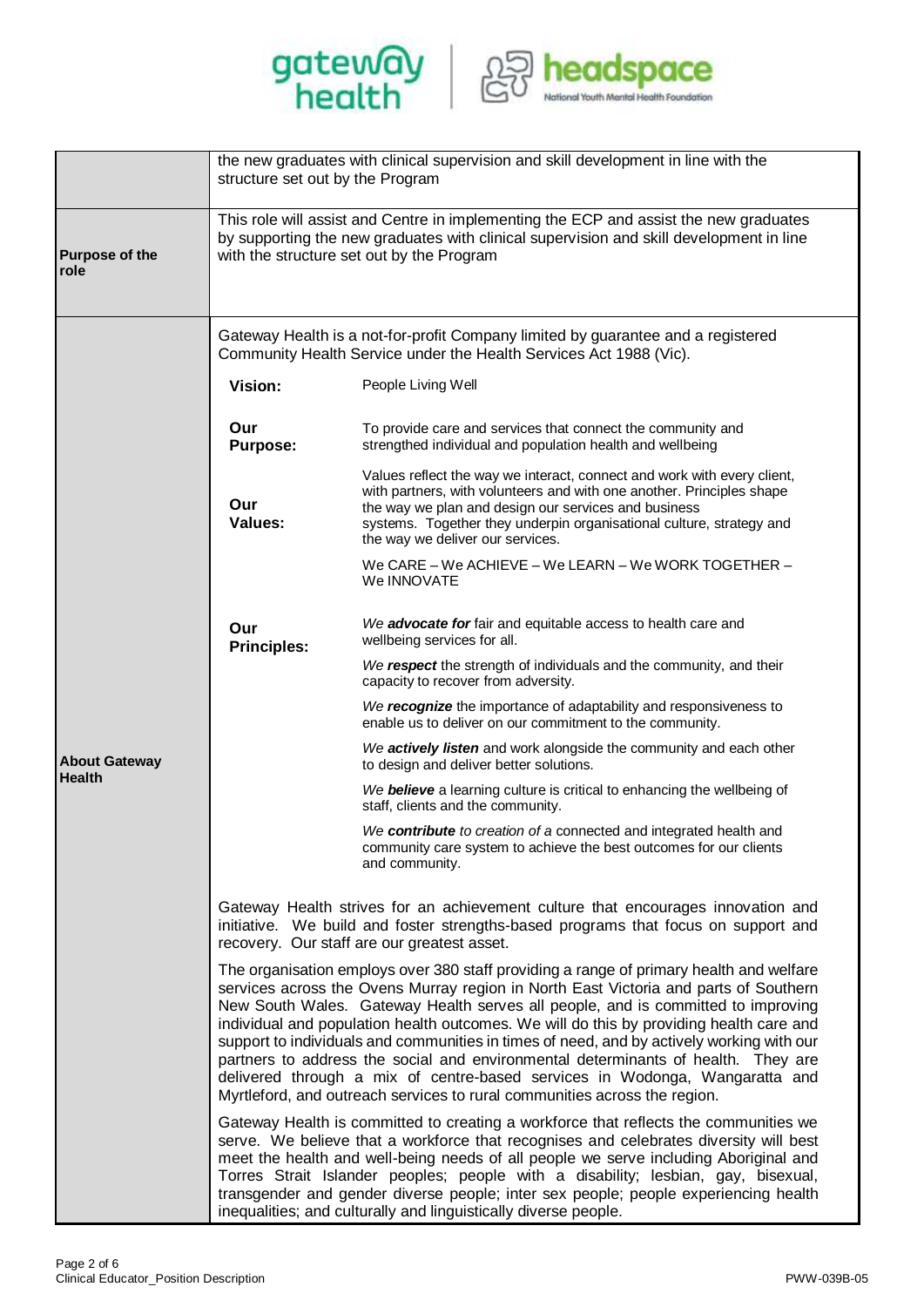



| <b>Review of Position Descriptions:</b><br>This position description will be reviewed annually (July each year), during annual<br>appraisals, when the position becomes vacant or as deemed necessary.<br>Employees are expected to, at all times:<br>Adhere to the Gateway Health Code of Conduct including the Child Safe<br>Procedures<br>Maintain a high professional standard and work with integrity<br>٠<br>Code of<br>Develop collaborative working relationships<br>$\bullet$<br><b>Conduct</b><br>Communicate with respect and tolerance<br>$\bullet$<br>Maintain a client focus<br>Adopt a Continuous Improvement approach<br>Work within legislative and compliance framework.<br><b>Key Responsibilities and Accountabilities</b><br><b>Role Specific</b><br>Lead the development and delivery of the student placements program at headspace Albury Wodonga<br>and headspace Wangaratta service<br>Undertake either field or clinical supervision of students on placement at headspace Albury Wodonga<br>$\bullet$<br>and headspace Wangaratta<br>Undertake clinical supervision of graduates seconded to headspace Albury Wodonga and headspace<br>Wangaratta<br>Lead and develop individual mentorship and support to graduates around implementing the education<br>$\bullet$<br>content<br>Co-facilitate tutorial style study groups (shared among the Clinical Educator network)<br>$\bullet$<br>Provide clinical supervision to students and graduates at other headspace services participating in the<br>$\bullet$<br>ECP (as negotiated between the services and the ECP team.<br>Provide clinical supervision to students and graduates at your headspace service, where an appropriate<br>$\bullet$<br>discipline match<br><b>People / Clinical and Administrative Systems</b><br>Coordinate student placements for the headspace service and maintain relationships with relevant<br>universities<br>Contribute to productive and positive team meetings<br>٠<br>Positively contribute to the culture and spirit of the headspace team, work environment and to GH<br>$\bullet$<br>Your behaviour is congruent with organisational values, behaviours and goals<br>Establish and document the model of care and support mechanisms that enables the integration of the<br>graduate education program into headspace Albury Wodonga and headspace Wangaratta.<br>Participate and support other Educators Community of Practice (ECP) activities as negotiated with ECP<br>$\bullet$<br>team and headspace service<br>Positively embrace and adopt change as it occurs.<br>$\bullet$<br>Participate in the ongoing planning, development and implementation of Clinical Services and integration<br>at headspace Albury Wodonga and headspace Wangaratta.<br>Collaborate with other support services and community-based activities to integrate support and provide<br>$\bullet$<br>optimal service provision across the four core streams of headspace (mental health, physical health,<br>alcohol and other drugs and vocational/educational support).<br>Other duties as negotiated with Senior Clinician and Manager.<br>$\bullet$<br>Use IT systems including Microsoft Office, Profile, hAPI, Ourspace Learning centre, Murray Primary<br>$\bullet$<br>Health Network Learning centre and connx |  |  |  |  |  |
|---------------------------------------------------------------------------------------------------------------------------------------------------------------------------------------------------------------------------------------------------------------------------------------------------------------------------------------------------------------------------------------------------------------------------------------------------------------------------------------------------------------------------------------------------------------------------------------------------------------------------------------------------------------------------------------------------------------------------------------------------------------------------------------------------------------------------------------------------------------------------------------------------------------------------------------------------------------------------------------------------------------------------------------------------------------------------------------------------------------------------------------------------------------------------------------------------------------------------------------------------------------------------------------------------------------------------------------------------------------------------------------------------------------------------------------------------------------------------------------------------------------------------------------------------------------------------------------------------------------------------------------------------------------------------------------------------------------------------------------------------------------------------------------------------------------------------------------------------------------------------------------------------------------------------------------------------------------------------------------------------------------------------------------------------------------------------------------------------------------------------------------------------------------------------------------------------------------------------------------------------------------------------------------------------------------------------------------------------------------------------------------------------------------------------------------------------------------------------------------------------------------------------------------------------------------------------------------------------------------------------------------------------------------------------------------------------------------------------------------------------------------------------------------------------------------------------------------------------------------------------------------------------------------------------------------------------------------------------------------------------------------------------------------------------------------------------------------------------------------------------------------------------------------------------------------------------------------------------------------------------------------------------------------------------------------------------------|--|--|--|--|--|
|                                                                                                                                                                                                                                                                                                                                                                                                                                                                                                                                                                                                                                                                                                                                                                                                                                                                                                                                                                                                                                                                                                                                                                                                                                                                                                                                                                                                                                                                                                                                                                                                                                                                                                                                                                                                                                                                                                                                                                                                                                                                                                                                                                                                                                                                                                                                                                                                                                                                                                                                                                                                                                                                                                                                                                                                                                                                                                                                                                                                                                                                                                                                                                                                                                                                                                                                 |  |  |  |  |  |
|                                                                                                                                                                                                                                                                                                                                                                                                                                                                                                                                                                                                                                                                                                                                                                                                                                                                                                                                                                                                                                                                                                                                                                                                                                                                                                                                                                                                                                                                                                                                                                                                                                                                                                                                                                                                                                                                                                                                                                                                                                                                                                                                                                                                                                                                                                                                                                                                                                                                                                                                                                                                                                                                                                                                                                                                                                                                                                                                                                                                                                                                                                                                                                                                                                                                                                                                 |  |  |  |  |  |
|                                                                                                                                                                                                                                                                                                                                                                                                                                                                                                                                                                                                                                                                                                                                                                                                                                                                                                                                                                                                                                                                                                                                                                                                                                                                                                                                                                                                                                                                                                                                                                                                                                                                                                                                                                                                                                                                                                                                                                                                                                                                                                                                                                                                                                                                                                                                                                                                                                                                                                                                                                                                                                                                                                                                                                                                                                                                                                                                                                                                                                                                                                                                                                                                                                                                                                                                 |  |  |  |  |  |
|                                                                                                                                                                                                                                                                                                                                                                                                                                                                                                                                                                                                                                                                                                                                                                                                                                                                                                                                                                                                                                                                                                                                                                                                                                                                                                                                                                                                                                                                                                                                                                                                                                                                                                                                                                                                                                                                                                                                                                                                                                                                                                                                                                                                                                                                                                                                                                                                                                                                                                                                                                                                                                                                                                                                                                                                                                                                                                                                                                                                                                                                                                                                                                                                                                                                                                                                 |  |  |  |  |  |
|                                                                                                                                                                                                                                                                                                                                                                                                                                                                                                                                                                                                                                                                                                                                                                                                                                                                                                                                                                                                                                                                                                                                                                                                                                                                                                                                                                                                                                                                                                                                                                                                                                                                                                                                                                                                                                                                                                                                                                                                                                                                                                                                                                                                                                                                                                                                                                                                                                                                                                                                                                                                                                                                                                                                                                                                                                                                                                                                                                                                                                                                                                                                                                                                                                                                                                                                 |  |  |  |  |  |
|                                                                                                                                                                                                                                                                                                                                                                                                                                                                                                                                                                                                                                                                                                                                                                                                                                                                                                                                                                                                                                                                                                                                                                                                                                                                                                                                                                                                                                                                                                                                                                                                                                                                                                                                                                                                                                                                                                                                                                                                                                                                                                                                                                                                                                                                                                                                                                                                                                                                                                                                                                                                                                                                                                                                                                                                                                                                                                                                                                                                                                                                                                                                                                                                                                                                                                                                 |  |  |  |  |  |
| Complete the graduate program orientation and regular program content update meetings<br>Be across the program's educational content and facilitate learning challenges set by the educational                                                                                                                                                                                                                                                                                                                                                                                                                                                                                                                                                                                                                                                                                                                                                                                                                                                                                                                                                                                                                                                                                                                                                                                                                                                                                                                                                                                                                                                                                                                                                                                                                                                                                                                                                                                                                                                                                                                                                                                                                                                                                                                                                                                                                                                                                                                                                                                                                                                                                                                                                                                                                                                                                                                                                                                                                                                                                                                                                                                                                                                                                                                                  |  |  |  |  |  |

program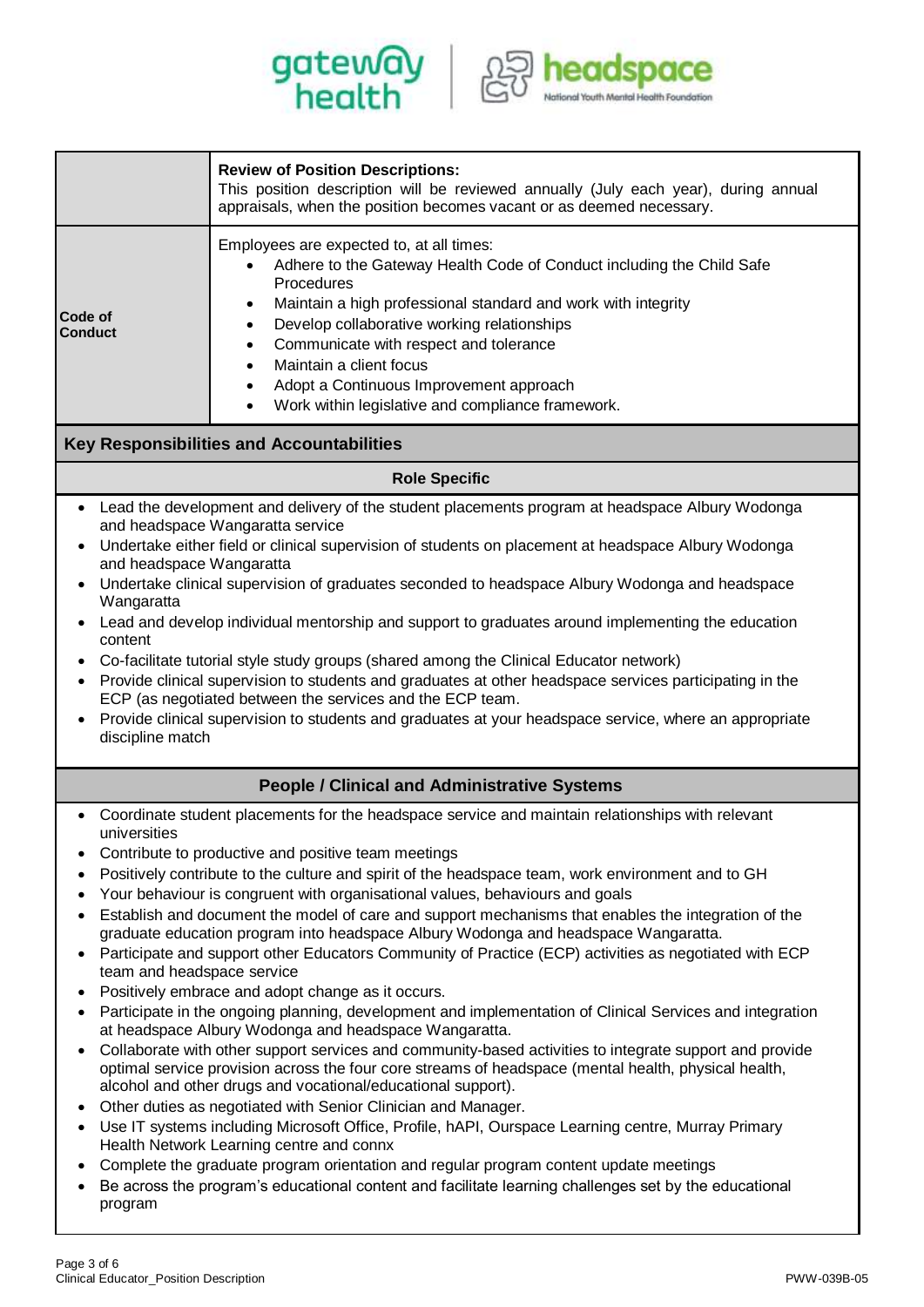



# **Compliance** • Work within the bounds of relevant external legislation/regulations (e.g. Privacy, Fair Work, OHS, etc.) and internal policies and procedures that relate to this role and the organisation. • Represent headspace Albury Wodonga and headspace Wangaratta and Gateway Health in a professional manner, in accordance with the code of conduct. • Adhere to all headspace Albury Wodonga and headspace Wangaratta and Gateway Health' policies and • procedures, including the Code of Conduct, Clinical Governance frame Work, Clinical Practice manual and Confidentiality Agreement. • Actively contribute to quality improvement initiatives and other program activities to meet the standards set by the Quality Improvement Council. • Comply with all required data recording per the Health Records Act, Gateway Health and headspace National Trade Mark guidelines and Murray Primary Health Network contractual obligations. • Adhere to Youth Affairs Council of Victoria code of ethical practice- code attached. Main principles: The empowerment of young people Young people's participation Social justice for young people The safety of young people Respect for young people's human dignity and worth Young people's connectedness to important people in their lives, such as family and community Positive health and wellbeing outcomes for Young People • Work within the headspace National framework of early intervention, destigmatisation, diversity, inclusion, and non-discrimination and the headspace Model of Integrity Framework (hMIF) and the National Mental Health Standards 2010. **Personal and Professional Development** • Continually develop both personally and professionally own clinical knowledge, skills and understanding to meet the changing needs of your position, career and organisation. • Maintain a selfcare plan • Attended to operational management supervision and clinical supervision in accordance with the agency requirements and your professional obligations • Attend all relevant training sessions provided by Gateway Health including mandatory training modules, ReSHen induction program and headspace National. • Actively participate in the organisation's Performance Management System. • Actively participate in other training and development as required. **Technical Skills / Industry Knowledge** As headspace Albury Wodonga and headspace Wangaratta is a cross border service prospective employees are advised that they must have their Employee "Working with Children Check" for NSW and Victoria as a condition of employment. • Well-developed written and verbal communication skills. • High level of computer literacy skills. Current Driver's Licence. • A current First Aid (Level 2) certificate is desirable. The successful applicant will be required to undergo a National Police check. **Organisational Responsibilities** • As outlined in the Code of Conduct ensure all interactions are undertaken in accordance with the behaviours set

- Maintain privacy and confidentiality at all times
- Ensure an understanding of individual responsibility for safety, quality and risk and adhere to all relevant legislation, regulations and organisational policies, procedures and guidelines.
- Working within the Risk Management Framework, identify, report and manage risks and ensure actions are taken to prevent and minimise harm to yourself, your colleagues, consumers, members of the public and the organisation.
- Actively contribute to quality assurance initiatives and other program activities to meet all relevant benchmarking and accreditation standards.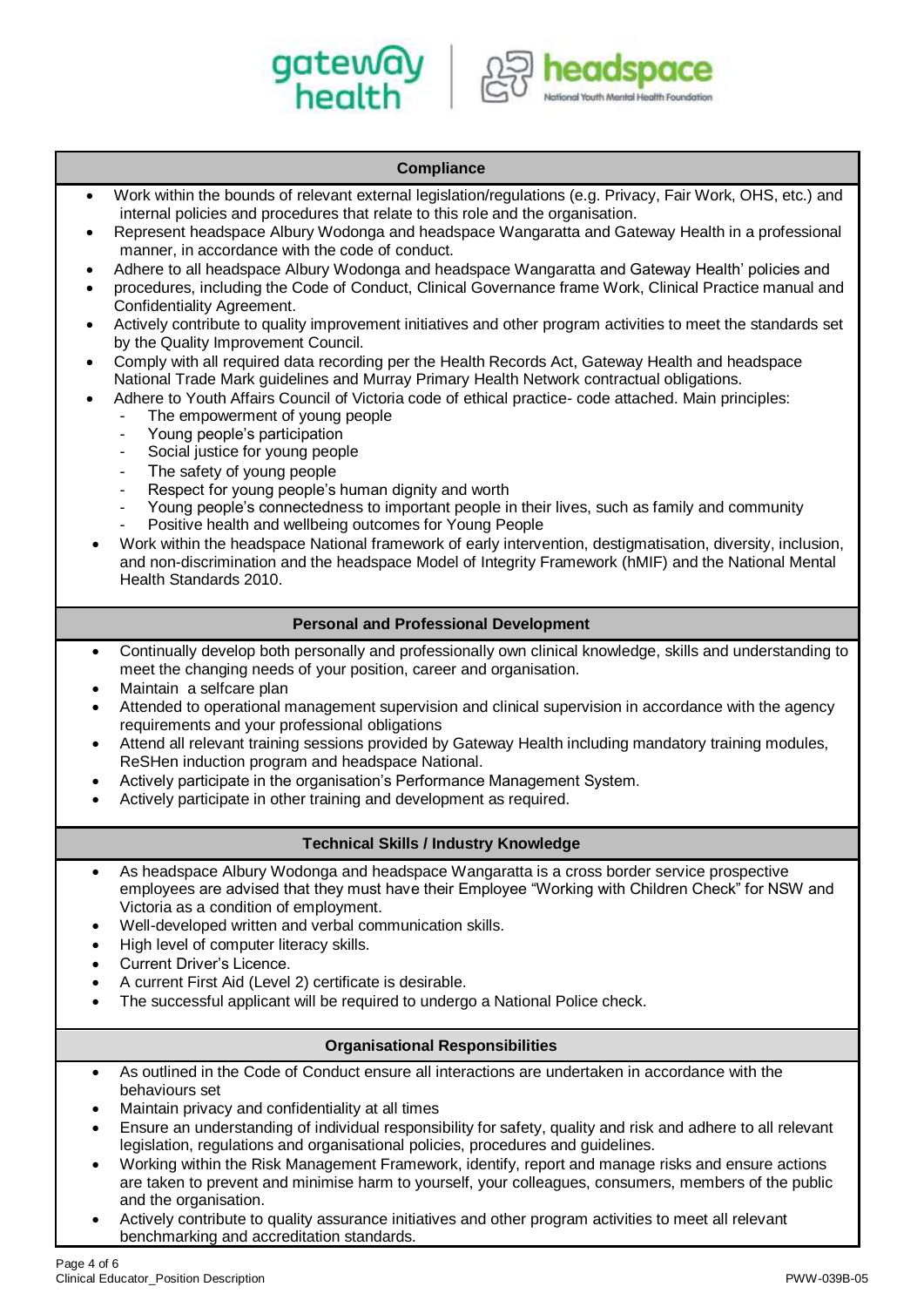



- Contribute to organisational quality activities to ensure continual review and improvement.
- Contribute to a safe and welcoming workplace at all times.
- Develop and maintain a personal care plan and attendance in the Gateway Health Clinical Supervision or Line Management Meetings
- Protect the rights, safety and wellbeing of children and provide a child safe environment.
- To continually develop both personally and professional to meet the changing needs of your position, career and organisation.
- Engage in other stakeholder engagement activities that assist in successful delivery of student placements at the service

## **Inherent Requirements**

Gateway Health has a duty of care to all staff. The purpose of this section is to ensure that you fully understand and are able to perform the inherent requirements of the position (with reasonable adjustments if required) and that you are not placed in an environment or given tasks that would result in risks to your safety or the safety of others.

The position may require the following tasks among other things:

- Manual handling (pushing, pulling, lifting, holding, carrying)
- Sitting, standing, bending, reaching
- Computer work, data entry
- Operating equipment
- Use of personal protective equipment
- General waste handling
- Driving motor vehicles
- Dealing with anxious or upset staff, consumers or members of the public
- Work at and travel to other locations will be required

# **Key Selection Criteria**

*Applicants MUST address the Selection Criteria below when completing an employment application*

## **Essential**

- **1.** Social Worker with at least three years practice experience following the completion of their degree and to be eligible for registration with the Australian Society of Social Workers
- **2.** Previous work experience supporting Young People aged 12-25
- **3.** Previous experience as a supervisor or mentor to Social Workers or Social Work students including relevant training
- **4.** Ability to demonstrate knowledge of youth developmental phases and the implications for practice
- **5.** Knowledge of common mental health and wellbeing concerns for young people and how these can be addressed
- **6.** The ability communicate well verbally and in written for with young people, their family/carers, other staff, and other organisations providing support to young people in our community
- **7.** Highly developed report writing skills, record keeping / data management, word processing and other computer skills.
- **8.** Excellent skills in engaging and working with young people, including those from diverse backgrounds and/or with complex needs

## **Mandatory Requirements**

- **1.** Current Australian Drivers Licence or accepted International Drivers licence
- **2.** Confirmation of your right to work in Australia, Satisfactory National/International Police, and Victorian and NSW Working with Children Checks must be provided prior to commencement.
- **3.** Evidence of COVID Vaccination or Contraindication must be provided prior to commencement.